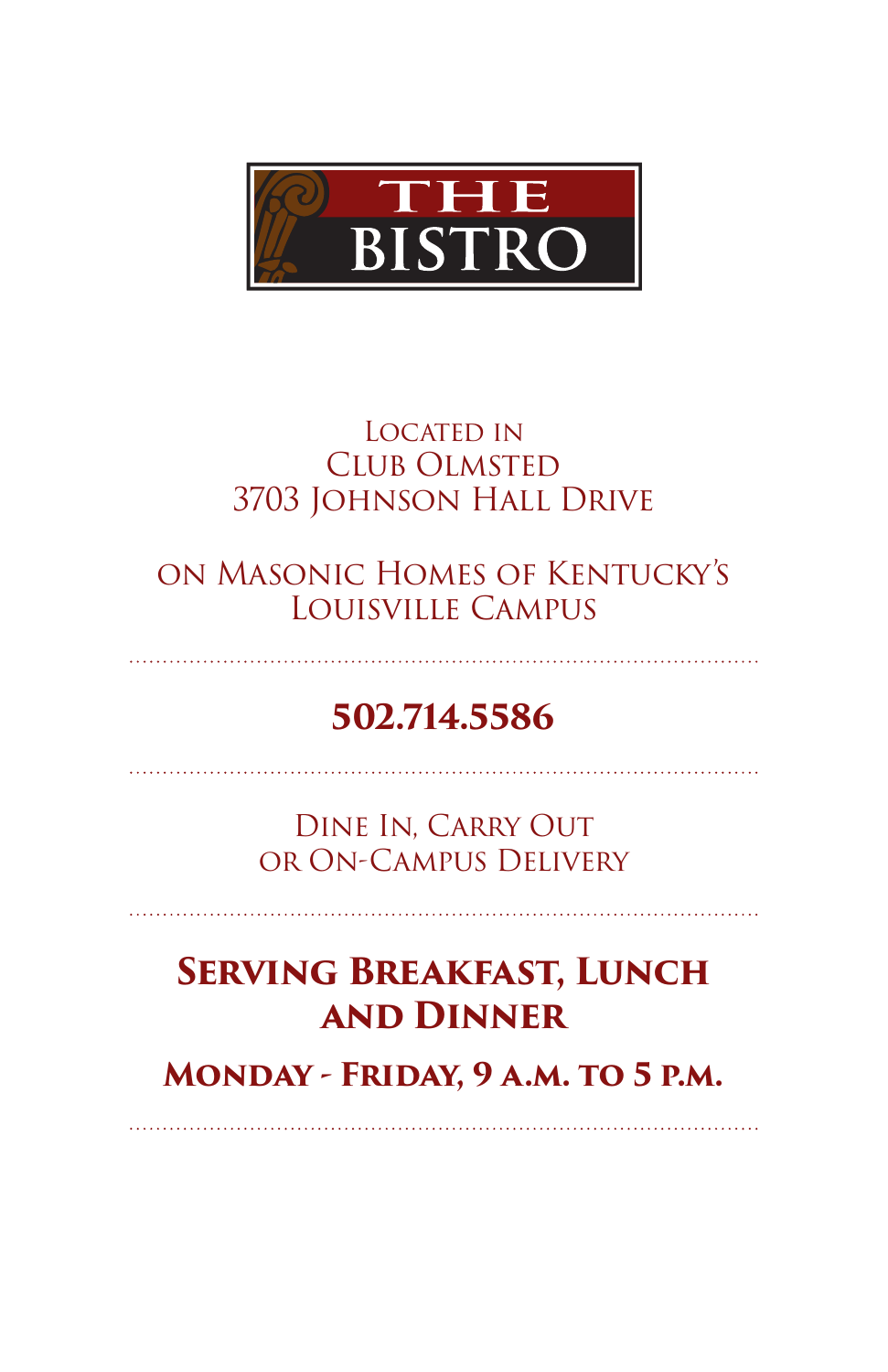# **HOT BAR**

*Includes one visit to daily special menu bar with one entrée, vegetables and bread (soup, salad and dessert not included)*

*Monday-Friday* **– \$7.50**

### **Salads**

*Add chicken to any salad* **– \$2.50** 

**Unlimited Soup and Salad – \$7.50**

**Side Salad – \$3**

**Large Salad – \$4.50**

**Wilted Spinach Salad – \$5.50**  *Smoked bacon, red onion, tomato, hot bacon honey mustard dressing*

**Wedge Salad – \$5.50** *Iceberg lettuce, grape tomato, bleu cheese crumbles, walnuts, house made bleu cheese dressing*

# **Build Your Own Sandwich**

## **\$5.25**

*Choose one of each* 

- *Meat: ham, turkey, corned beef, bacon*
- *Cheese: Provolone, Swiss, American*
- *Bread: marbled rye, wheat, white, sourdough (toast upon request)*
- *Double meat \$1.95*
- *Double cheese \$.50*

 *All sandwiches dressed with lettuce, tomato and garnished with pickle spears* 

#### **Build Your Own ½ Sandwich and Cup of Soup – \$5.95**

## **Specialty Wraps and Sandwiches**

**Bistro Cheesesteak – \$6.50**  *Grilled peppers, onions, Provolone cheese, steak sauce, hoagie roll* 

## **Crispy Buttermilk Chicken Sandwich – \$6.50**

*Jack cheese, tomato, lettuce, honey mustard mayo, brioche bun*

**Pulled Pork Sandwich – \$6.50**  *Coleslaw, brioche bun*

**Orchard Chicken Salad Sandwich – \$5.25** *Cranberries, walnuts, celery, minced onion, dill mayo, croissant*

**Bistro Club – \$5.95** *Sourdough bread, lettuce, tomato, honey ham, Swiss cheese, roasted turkey, American cheese, smoked bacon, honey mustard mayo*

#### **Corned Beef Reuben – \$5.95**

*Corned beef, sauerkraut, Swiss cheese, Thousand Island dressing, marbled rye bread*

**Chicken Caesar Wrap – \$5.25**  *Romaine lettuce, shredded parmesan cheese, caesar dressing*

FISH SANDWICH (COD) - \$6.95 *Lettuce, tomato, marbled rye bread*

### **Bistro Bacon Bleu Burger – \$5.75**

*Hickory smoked bacon, bleu cheese crumbles, brioche bun*

### **Bistro Burger – \$5 (Make it a double for \$2)**

*Lettuce, tomato, brioche bun - Add Provolone, Swiss or American cheese \$.50 - Add hickory smoked bacon \$1*

### **Breaded Chicken Wings – \$5.25**

*Breaded & seasoned with mild spices and served with your choice of bourbon barbecue sauce or honey mustard*